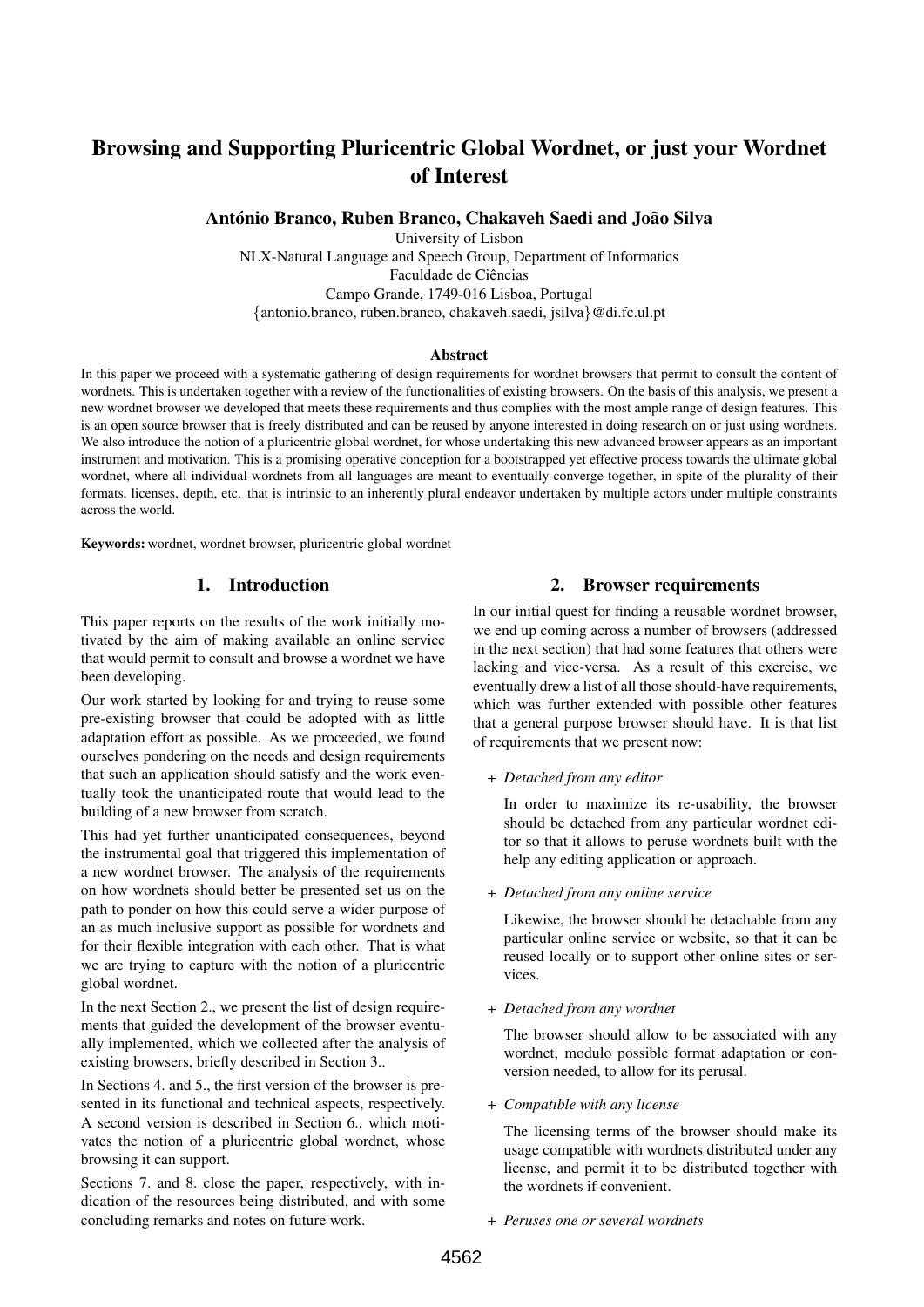The browser can be used to permit the consultation of one wordnet in isolation, or the perusal of several wordnets accessible to the user in the same working space and connected to each other.

+ *Displays translations into selected languages*

In case several wordnets are accessible for browsing, it should be possible to select the subset of the ones from which results should be displayed that are the translations of the lemma searched.

+ *Performs multilingual search*

Also when several wordnets are available for browsing in the same working space, it should be possible to perform multilingual searches, that is search by entering a lemma in any of those languages without the need of any previous selection of the intended language.

+ *Peruses wordnets aligned with any pivot language*

It should allow to peruse any set of wordnets that happen to be aligned pairwise or with the help of any pivot languages, and not only those aligned with English.

+ *Adheres to a de facto standard format*

To maximize its re-usability, the browser is compliant with a de facto standard wordnet format, and should be equipped with as many converters to that format as possible.

+ *Searches by input lemma*

The browser should allow to have access to a given concept/synset by retrieving it on the basis of a search triggered by one of its lemmas.

+ *Displays lemmas targeted by selected relations*

It should be possible to have lemmas displayed that are the target of relations outgoing from a source lemma, and have the possibility to select the relations of interest for that to happen.

+ *Displays lemmas transitively targeted*

The lemmas transitively targeted by outgoing relations should also be possible to be displayed.

+ *Displays definitions, examples, etc*

Besides lemmas, displaying definitions and examples should be possible.

+ *Multilingual user interface*

The browser should ensure a multilingual interface where the menu and instruction can be displayed in different languages, with the inclusion of further languages being possible.

+ *Web-based platform independent*

In order to be accessible by the largest possible type or number of potential users (irrespective of the operative systems or platforms they may be using), in the largest number of possible locations, the wordnet browser should be web-based and independent of the web-browsing application at use.

+ *Code open to reuse and extension*

The browser should be cost-free and openly reusable, distributed with a permissive license.

### 3. Reusable browsers

There is a variety of applications and browsers for wordnets, most of which work as a dictionary providing the user with the "synonyms" (e.g WordVis (Vercruysse, 2012)) or in some cases "synonyms" as well as "antonyms" (e.g. Synonym-net (Network, 2017)) of the searched word. Bearing in mind that a wordnet includes many informative relations, and not only synonymy and antonymy, we focused on applications and browsers with a more extensive data coverage. Among the wordnet browsers, most are to be used online while the rest can be downloaded to be installed and run locally. Some are originally designed for the special wordnet under development in the respective research team while the others are more general and compatible with other wordnets. In what follows, a brief overview of major wordnet browsers is presented.

- DEBVisDic (Horák et al., 2006) is one of the most common tools for developing and browsing wordnets. It is widely used since it is not developed for a particular wordnet. The user interface is in English and there is a converter available to change the data in Princeton format into the XML format accepted by DEBVisDic. It allows to search in multiple wordnets. A major limitation of this system is that it does not support further installations given all the data must be uploaded and saved in its supporting server.
- WordNetLoom (Piasecki et al., 2013), designed and developed as part of the Polish WordNet project (Derwojedowa et al., 2008), is a tool for editing and browsing wordnets. It offers a variety of useful features specially for editing a wordnet. As a browser, it has a dynamic graphical view of the search results which supports connections among various wordnets. It provides the user with several search options from the lemma to POS and relation types. It is accessible both online and offline. However, this browser is compatible with the database created by the polish editor, which makes it not independent from this editor. It must be mentioned the current online version only includes English and Polish WordNet.
- SloWTool (Fišer and Novak, 2011) is also a well known tool for browsing, editing and visualizing wordnets. It is independent of any particular web browser and can be used online or in a local installation. Although it provides the user with several interesting search options, it does not support the mapping among wordnets of different languages.
- English Princeton Browser, as a part of the English Princeton wordnet (Fellbaum, 1998), is publicly available to be reused. It is designed to browse through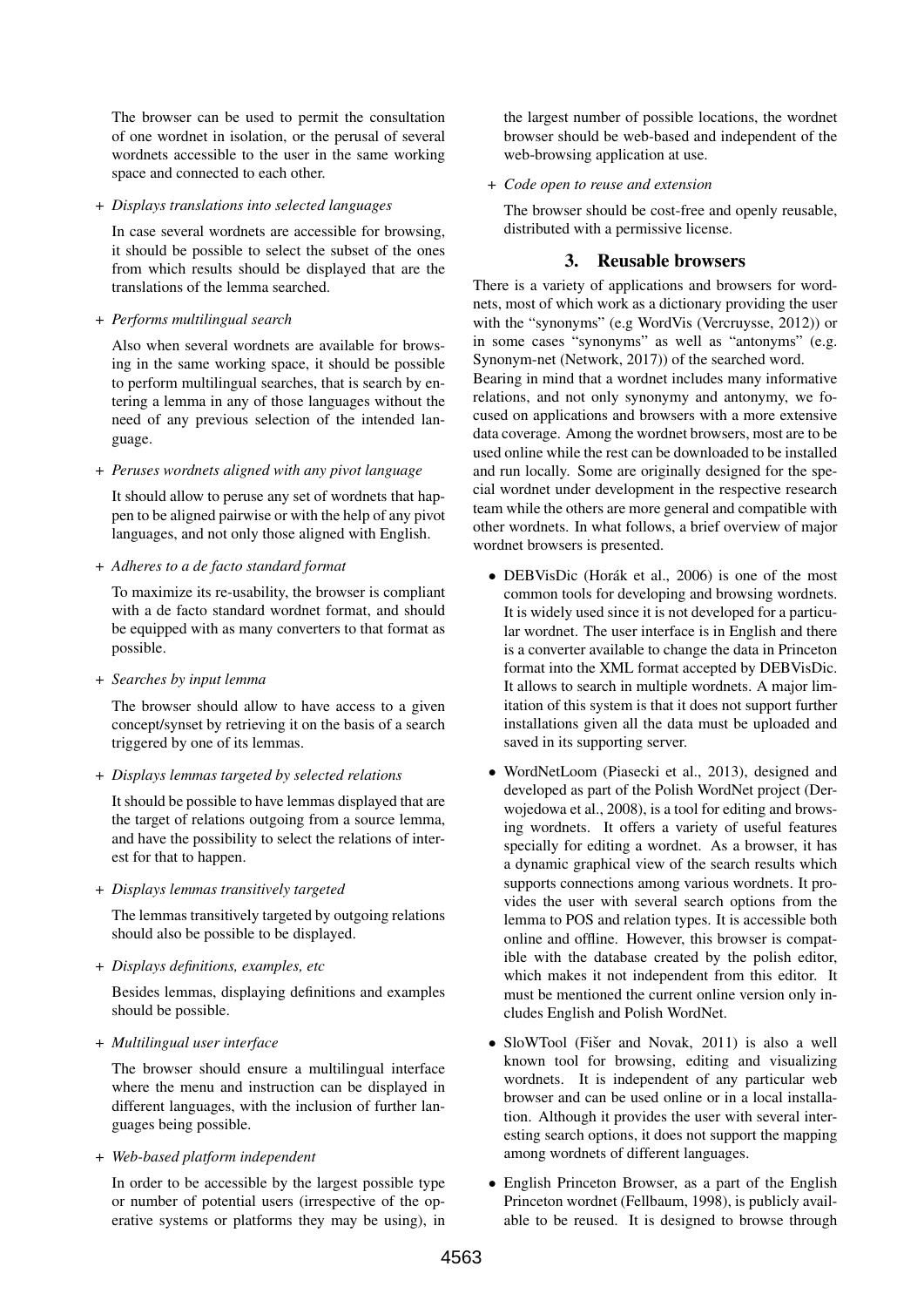synsets and senses in any wordnet compatible with the Princeton format. However, like the previous example, it does not support connections among wordnets of different languages.

- Visuwords (Critchfield, 2017) is an online graphical wordnet browser that employs colors and shapes to distinguish between synsets in various parts of speeches and types of semantic relations. Although very user friendly, this browser does not support multilingual wordnet browsing either.
- Open Multilingual Wordnet (Bond and Foster, 2013) connects a large number of wordnets from different languages while using the English Princeton wordnet as the pivot one. The wordnets it resorts to have permissive licences for derivatives and redistribution and searching through the browser shows results in all their languages. However the source code of the browser itself is not available to be reused, and it is a browser that in any case offers no options to peruse wordnets on the basis of, direct or transitive, semantic relations.
- Multi-WordNet (Pianta et al., 2002) is a well-known project aiming at aligning wordnets of different languages. Currently, it covers seven different languages — English, Hebrew, Italian, Latin, Portuguese, Romanian and Spanish. Its browser is accessible online and provides the users with the possibility of navigating through the wordnet graph in addition to showing the aligned data in all included wordnets. As in the previous case, this browser is also among the non-reusable ones in different installation given its source code is not distributed.
- Wnbroswer is the browser for the Romanian wordnet (Tufis¸ et al., 2008). This system receives data in the Princeton format and is freely available to be reused. It contains several useful options for search and presents a graphical representation of the search result. Even though it has many good features, the static search result makes it impossible to navigate through the wordnet graph. Two other limitations, considering the items listed in 2., are the need to run it in a local installation and the lack of connections among wordnets of different languages.
- GermaNet-Explorer (Finthammer et al., 2008) is a software to visualize the German wordnet. It displays word senses and synsets and can present all semantic relations among them. This browser is freely available for academic use. However, it needs to be installed and run only locally and does not provide the user with the option to search across wordnets of different languages.
- University of Rochester Computer Science wordnet browser (Ferguson, 2010) can be installed on different operating systems (Windows, Mac or Ubuntu). It uses wordnet files compatible with the Princeton Format and contains a simple interface to search for a word

in addition to options for the user to choose what to receive as search results (e.g. definitions, examples, sense numbers, links to related synsets, etc.). A limitation of this browser is the need to run on a local installation. Furthermore, there is no options for connections among different wordnets.

#### 4. Browser: Functional matters

While aiming at responding to concrete needs and constraints from their specific contexts of development, the different publicly available browsers briefly reviewed in Section 3. contributed to the advancement of the state of the art in this respect by introducing novel functionalities. To a very large extent, the set of requirements in Section 2. results from gathering all such nice design features from previous browsers.

As it turns out from the analysis in Section 3., every existing browser happens not to meet one or other of the requirements lined up in Section 2.. This provided the motivation for our development of a new browser that seeks to meet all these requirements, to whose presentation we turn now.

The user interface is rendered in a web page that is depicted in Figure 1. There is a second page listing the wordnets that may be at use in a given installation of the browser and respective references, which can be accessed by pressing the button on the right of the search button. An installation of this browser  $1$  can be experimented with here: http://194.117.45.198:9001.

At the start, the user has two fields he can fill in. In one of these fields, he can type the lemma to search for, and press the button to enter that query.

Right below that field, in the second field the user can select, or deselect, the languages to which the retrieved lemma should be translated and whose translations should be displayed with the outcome of the search. Multiple languages are supported at the same time.

When entering a lemma to be searched for, if that lemma is included in the wordnet being browsed, all concepts/synsets that include that word are displayed, one per line.

The search can be continued from these results that are shown. Each of the synsets is prefixed by the string 'rels', standing for 'related concepts', which if pressed, permits to toggle a menu containing links to all types of the semantic relations available for that synset. That menu also includes a link for a translation of that synset to be displayed, if such translation exists.

<sup>&</sup>lt;sup>1</sup>While many more wordnets are being prepared to be included, at the moment of submitting this paper, the current installation of this browser makes use of the following ones: Finn Wordnet (Lindén and Carlson, 2010), Arabic Wordnet (Elkateb et al., 2006), Portuguese Wordnet (Branco et al., 2009), Catalan, Basque, Galician and Spanish Wordnet (Gonzalez-Agirre et al., 2012), Chinese Wordnet (Wang and Bond, 2013), Danish Wordnet (Pedersen et al., 2009), Farsi Wordnet (Montazery and Faili, 2010), Hebrew Wordnet (Ordan and Wintner, 2007), Indonesian and Malaysian Wordnet (Noor et al., 2011), Japanese Wordnet (Isahara and Kanzaki, 2008), Nynorsk and Bokmål Wordnet (Fjeld and Nygaard, 2009), Polish Wordnet (Piasecki et al., 2009), Slovene Wordnet (Fišer et al., 2012), Swedish Wordnet (Borin et al., 2013), Thai Wordnet (Thoongsup et al., 2009).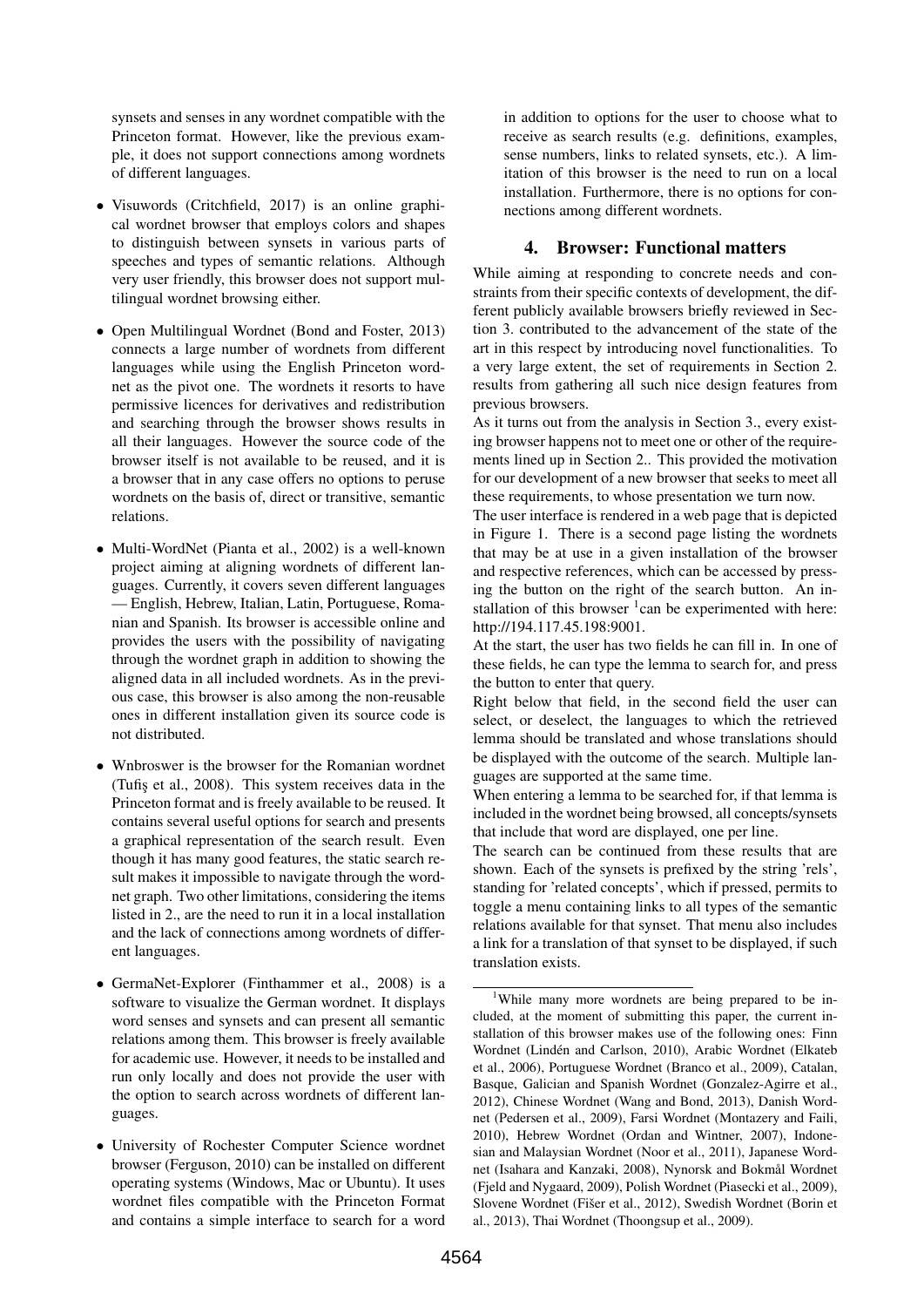By clicking on a given type of semantic relation, the synsets that are the target of that relation are displayed (or hidden) below the respective source synset. Indentation is used to represent the successive directed arcs on the semantic graph.

By clicking on the translation link, in turn, translations are showed (or hidden) on the right side of the page, with each translation in a separate box, and with boxes stacking as a column if multiple languages are selected. The language name is included in the header of each box, with a Wikipedia link to know more about it.

The current pilot installation of the wordnet browser used for testing and debugging (depicted in Figure 1) resorts to the Princeton wordnet for the semantic network that is to be searched for. And for the translation functionality, it resorts to several wordnets of other languages, whose list can be found by opening a menu through the button to the left of the search button.

This pilot installation is online only for demo purposes. The head picture with "MY WORDNET" is just a placeholder where the logo of the wordnet being offered to be browsed can be inserted, together with the link to the web page of that wordnet.

The code of the browser can be downloaded from here: https://github.com/nlx-group/LX-WordNetBrowser. It is being distributed under as open source as an MIT License.

The development of an installation of the browser based on a particular wordnet is quite straightforward. With respect to the wordnet to be browsed, it only needs that the files of the Princeton Wordnet used in the pilot installation above be replaced by the respective files of that wordnet of interest. Similar procedure is needed with respect to the files for the translations desired.

Concerning the language of the user interface, all that is required is that the few English words of the menu be linked (by straightforwardly editing the code) to their translation equivalents in the language chosen for the user interface, if such translation is not already existent in the current set of user interface supported languages.

We will return to the issues of the support for multilinguality and of the multilingual interface below in Section 6..

#### 5. Browser: Technical matters

The browser runs on a client-server architecture based on Apache and Django framework, and is implemented by resorting to Python, JavaScript and some complementary libraries, viz. jQuery, Select2 and Bootstrap.

Looking from the side of the web page that acts as the user interface, the interactions with the server are handled using JavaScript and its libraries. As the information is received from the user session, the DOM (Document Object Model) is processed, which in turns changes the HTML displayed on the screen.

Together with Django, Apache HTTP web server is used to exchange the files (javascript, html, css and assets) with the client as it takes care of the in- and out-going traffic.

While Apache is acting as the web server, the information retrieval is done with the help of Python. The request is analyzed through Django's request API and the appropriate Python script is run, whose outcome is sent over to the client for the JavaScript code to handle and display.

Concerning wordnet data, two formats are used. One of them is the Princeton wordnet format.<sup>2</sup> This is the format needed to support the search of the information regarding the semantic relations between the words that are relevant to the lemma entered in the query.

The other format concerns the mapping of a lemma in some language to their counterpart synset in English, and is used for finding the translations of the input lemma. In this format, there is one lemma per line, which is tab-separated from its translational equivalent.<sup>3</sup>

In our current implementation, the tab files resort to English as the pivot language. This does not hamper to opt for other languages to function as a pivot language by simply replacing the tab-separated files with the ones suited for that purpose.

In order to minimize the time spent accessing the data, the result of each previous search has its offsets cached. If the user wishes to explore a given synset that was retrieved, its cached offset helps to perform a direct lookup. These caches are kept in the lines of the list with the search results: Each line of the list contains a lemma, and has its 'Class' set as the offset of the respective wordnet.

The wordnet data is kept in memory in native Python data structures, such as dictionaries, to speed up retrieval of information in each request. The data is kept separate from the browser service by running in parallel through a local and private XML-RPC server. The queries are submitted to this server, and their outcome are used to proceed with the handling of client requests.

To fully support multilinguality, the possibility of integrating as many languages as needed is vital. The queries, the data processed and the information displayed to the user must be able to encode any character featured in the alphabets of the languages currently supported by the pilot installation of the browser and any future ones. This is achieved by having all the processes encoded in UTF-8, allowing to encode Latin alphabets and other more logo-graphic alphabets and scripts.

Due to a simpler code base that the first installation features, it is a good choice for development and usage with a single language system, compared to the extended code base in the second installation, that supports multilinguality.

#### 6. Towards a pluricentric global wordnet

By allowing to look also for the translations of the lemma searched for in the wordnet of interest, the browser presented in Section 4. permits the perusing of any wordnet, on which it is based, in a multilingual setting. However, this still offers a quite limited compliance with a truly multilingual browser.

 $2$ This format is described in http://wordnet.princeton.edu/man/wndb.5WN.html

<sup>&</sup>lt;sup>3</sup>This format is described in http://compling.hss.ntu.edu.sg/omw/. The files in this format used in the pilot installation of the browser were obtained from http://compling.hss.ntu.edu.sg/omw/summx.html.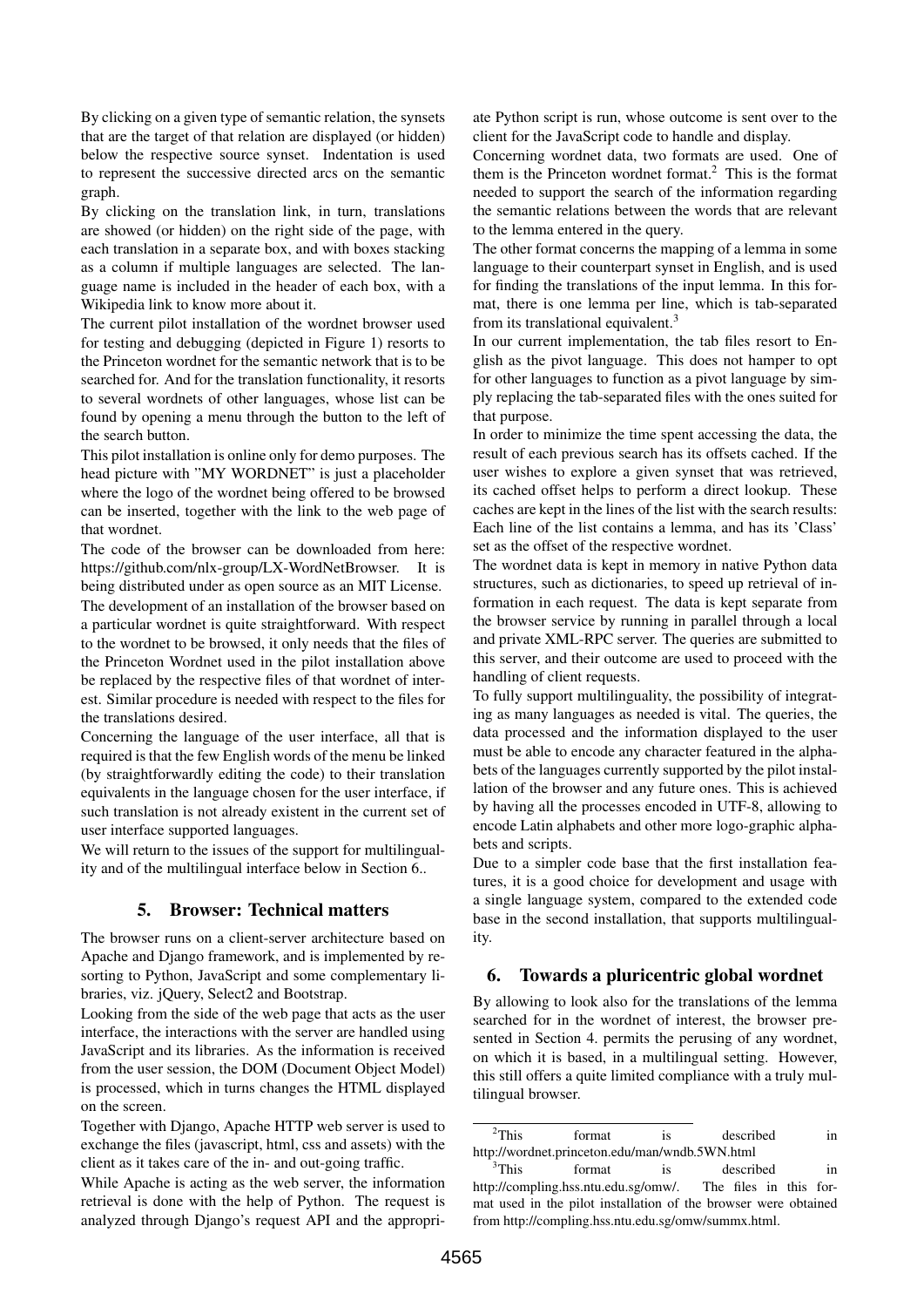This motivated another browser that, in addition to all design features of the one previously presented, has an enhanced multilingual design. Its interface page is depicted in Figure 2. An installation of this browser can be experimented with here: http://194.117.45.198:9002.

First, it accepts that the lemma entered to be searched is from any language, and ensures that the language of that query is automatically identified and the respective synset(s) is retrieved from the respective wordnet.

Second, this other version of the browser also allows for the customization on the fly of the user interface. Above the logo at the top of the page, there is a menu that permits to chose the language in which the interface should be displayed.<sup>4</sup>

Third, it should also be noted that by its very own design, this browser (as well as the previous one) further supports multilinguality by permitting to peruse sets of wordnets from different languages that happen to be assembled and linked with each other around a pivot language other than English.

Importantly, it permits the perusal of wordnets that are not linked to the Princeton wordnet  $5$  or to any other wordnet in other language. And it permits to search and display synsets that are not linked to synsets in the Princeton wordnet (even if other synsets of the same wordnet are).

This is the kind of browser that is closer than any other before to be fit and useful to peruse the ultimate Global Wordnet — eventually encompassing all wordnets of all languages — one day when it comes into existence. While that day has not arrived, this browser is a most useful instrument to peruse ensembles of wordnets whose different composition respond to diverse interests, needs, constraints or limitations.

For instance, there may be the interest of gathering just the set of wordnets of the languages belonging to the same language family; or the wordnets built around a given pivot language, etc.

And there certainly exists the need to allow the browsing, in a multilingual setting, of a given wordnet with some licensing restrictions concerning its distribution. In a counterfactual setting that imposes that all wordnets must be redistributed under the same license to be displayed online all together, that would not be feasible.

While the conditions are being prepared but not yet fulfilled to eventually there being a Global Wordnet with all world wordnets connected among themselves, the present browser is an important instrument for there being multiple installations and sites of multilingual wordnets of multiple sizes and compositions, in what we would designate as an interim pluricentric global wordnet.

Importantly, this browser is also a novel instrument to help to browse and support any new multilingual wordnet that will be set up as an alternative to an eventual multilingual wordnet whose authors, based on their authorship of that derivative work, may have it accessible for perusal behind

<sup>4</sup>At the moment of the submission of this paper, this design feature is being expanded through crowd sourcing, where volunteers can offer the translation of menu items in their languages.

<sup>5</sup>Naturally, provided that they are in the de facto standard format the browser is based upon, that is the Princeton format.

a non detachable browser that cannot receive further independent installations by other research teams — or may decide to lock that derivative work in some restrictive license; or even not to distribute it at all (even though the individual wordnets they are based on have permissive licenses, and may be not even conspicuously cited).<sup>6</sup>

Pluricentric global wordnet appears thus as a promising operative conception for a bootstrapped yet effective process towards an ultimate global wordnet, where all wordnets from all languages are meant to eventually converge together. It allows to progress in this direction in spite of the plurality of formats, licenses, maturity, volume, coverage, depth, etc. of individual wordnets, thus supporting an effective way to cope with the lack of their harmonization — in the present days and in the foreseeable future — that it is intrinsic to an inherently plural endeavor undertaken by multiple actors in multiple circumstances under multiple motivations and constraints across the world.

Pluricentric global wordnet allows also to circumvent the illusory appeal of a monolithic derivative endeavor that gathers as much wordnets as possible under some harmonized ensemble that ends up however trapped behind the wall of some non permissive license or even of non allowed redistribution.

### 7. Resources Distributed

The software whose development is reported in the present paper is distributed at https://github.com/nlx-group/LX-WordNetBrowser under an MIT license.

This application is termed as LX-WordNetBrowser and users of this resource should refer it by citing the present paper.

## 8. Conclusions and Future Work

This paper presented a new wordnet browser that satisfies the ample design requirements that were systematically gathered after an analysis of the publicly available wordnet browsers. This is an open source browser that is freely distributed and can be reused by anyone interested in doing research on or using wordnets.

In one of its versions, this software is distributed under an open source license to support the installations of independent web based browsers for any wordnet.

In another version, distributed under identical license, this software supports fully-fledged multilingual installations of wordnet browsers, and it is thus contributing to the advancement of a pluricentric global wordnet.

The distribution under an open source license meets the requirement *Code open to reuse and extension.*

*Both versions, successfully follow the requirements set forth in Section 2., as described in Section 4. and 5..*

*As of now, it can be applied to the multiple existing wordnets in the Princeton wordnet format, the de facto standard format it is based on. By using this format, and given the many tools that exist to convert from other formats into it, it is possible to detach the browser from the wordnet editors. Its full potential will be deployed when there will be more converters from any wordnet format to that format, than*

<sup>&</sup>lt;sup>6</sup>The BabelNet approach in this respect comes to mind here.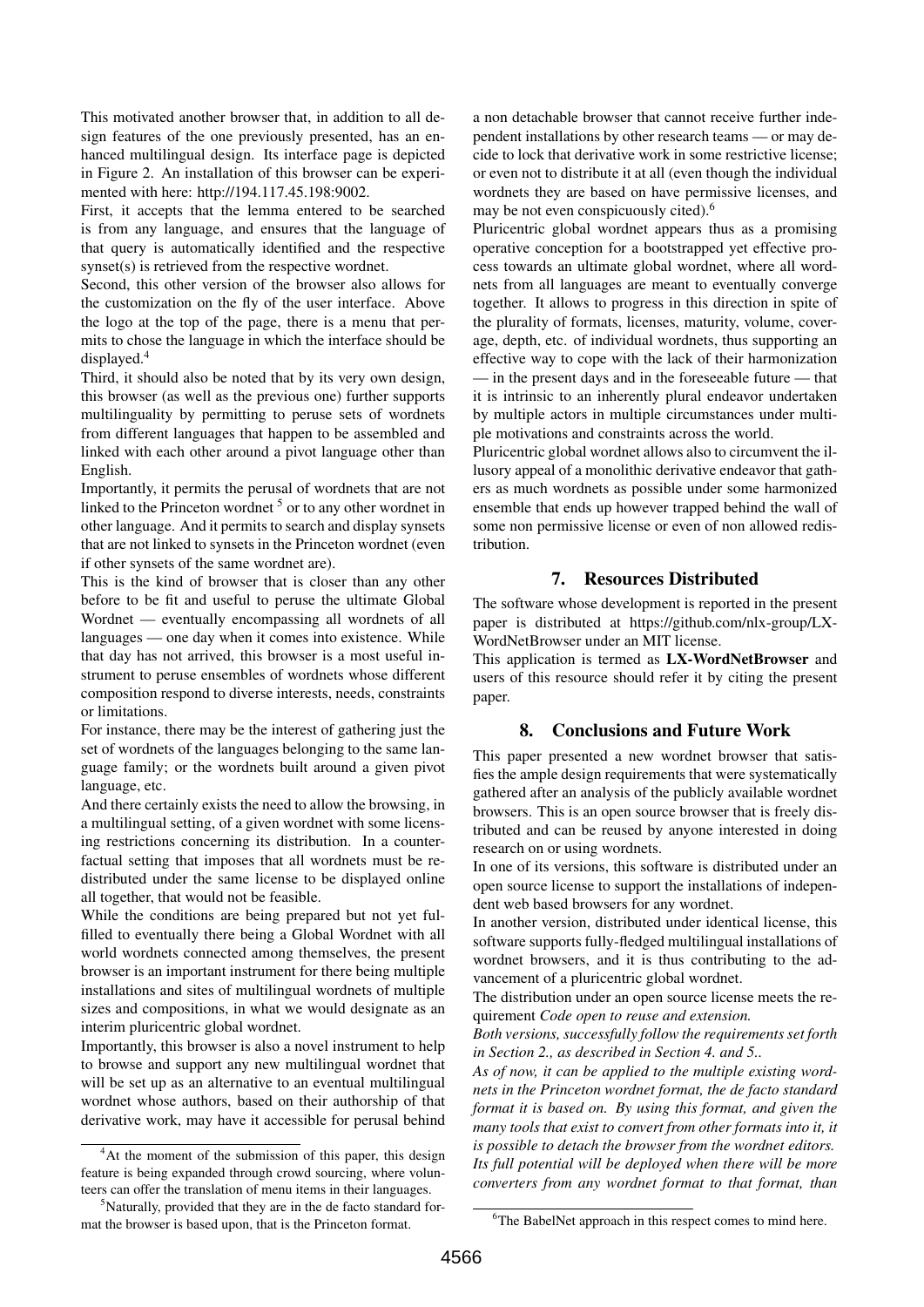*those that already exist today. Important future work will thus consist in developing more converters of this sort, further detaching the browser from any wordnet.*

*In a more ambitious and long term perspective, it would be interesting to connect different installations of this browser through web services such that the content of every wordnet available to be searched in some of its installations would be available to be searched from any other installation thus connected. This will help to move from the browsing of an interim pluricentric global wordnet to the browsing of a fully global wordnet.*

*A pluricentric global wordnet appears as an operative conception for a bootstrapped yet effective process towards the ultimate global wordnet, where all individual wordnets from all languages are meant to eventually converge together, despite their plurality that is inherent to a multifarious endeavor undertaken by multiple actors under multiple constraints across the world.*

#### Acknowledgment

*The present research was partly supported by the Infrastructure for the Science and Technology of the Portuguese Language (CLARIN L´ıngua Portuguesa), and by the ANI/3279/2016 grant.*

- *Bond, F. and Foster, R. (2013). Linking and Extending an Open Multilingual Wordnet. In* Proc. 51st Annual Meeting of the Association for Computational Linguistics (Volume 1: Long Papers)*, pages 1352–1362.*
- *Borin, L., Forsberg, M., and Lönngren, L. (2013). Saldo: a touch of yin to wordnet's yang.* Language resources and evaluation*, 47(4):1191–1211.*
- *Branco, A., Costa, F., Ferreira, E., Martins, P., Nunes, F., Silva, J. a., and Silveira, S. (2009). Lx-center: a center of online linguistic services. In* Proceedings of the ACL-IJCNLP 2009 Software Demonstrations*, pages 5– 8. Association for Computational Linguistics.*
- *Critchfield, T. S. (2017). Visuwords* $(R)$ *: a handy online tool for estimating what nonexperts may think when hearing behavior analysis jargon.* Behavior Analysis in Practice*, pages 1–5.*
- *Derwojedowa, M., Piasecki, M., Szpakowicz, S., Zawisławska, M., and Broda, B. (2008). Words, concepts and relations in the construction of polish wordnet. In* Proceedings of the Global WordNet Conference (GWC 2008), Seged, Hungary*, pages 162–177.*
- *Elkateb, S., Black, W., Rodr´ıguez, H., Alkhalifa, M., Vossen, P., Pease, A., and Fellbaum, C. (2006). Building a wordnet for arabic. In* Proceedings of The fifth international conference on Language Resources and Evaluation (LREC 2006)*, pages 22–28.*
- *Fellbaum, C. (1998).* WordNet*. Wiley Online Library.*
- *Ferguson, G. (2010). University of rochester computer science (urcs) wordnet browser. http://www.cs.rochester.edu/research/cisd/wordnet.*
- *Finthammer, M., Cramer, I. M., et al. (2008). Exploring and navigating: Tools for germanet. In* Proceeding of the 6th International Conference on Language Resources and Evaluation (LREC-2008)*.*
- *Fišer, D. and Novak, J. (2011). Visualizing slownet.* Proceedings of the Electronic Lexicography in the 21st Century (eLex 2011)*, pages 76–82.*
- *Fišer, D., Novak, J., and Erjavec, T. (2012). slownet 3.0: development, extension and cleaning. In* Proceedings of 6th International Global Wordnet Conference (GWC 2012)*, pages 113–117.*
- *Fjeld, R. V. and Nygaard, L. (2009). Nornet—a monolingual wordnet of modern norwegian.*
- *Gonzalez-Agirre, A., Laparra, E., and Rigau, G. (2012). Multilingual central repository version 3.0: upgrading a very large lexical knowledge base. In* Proceedings of 6th International Global Wordnet Conference (GWC 2012)*, page 118.*
- *Horák, A., Pala, K., Rambousek, A., and Povolny, M. (2006). Debvisdic–first version of new client-server wordnet browsing and editing tool. In* Proceedings of the Third International WordNet Conference (GWC 2006)*, pages 325–328.*
- *Isahara, Hitoshi, B. F. U. K. U. M. and Kanzaki, K. (2008). Development of the japanese wordnet. In* Proceedings of the Sixth International Conference on Language Resources and Evaluation (LREC'08)*. European Language Resources Association (ELRA).*
- *Linden, K. and Carlson, L. (2010). Finn wordnet-wordnet ´ pa finska via ˚ overs ¨ attning. ¨* LexicoNordica*, (17).*
- *Montazery, M. and Faili, H. (2010). Automatic persian wordnet construction. In* Proceedings of the 23rd International Conference on Computational Linguistics: Posters*, pages 846–850. Association for Computational Linguistics.*
- *Network, S. (2017). Welcome to synonyms.net. http://www.synonyms.net/.*
- *Noor, N. H. B. M., Sapuan, S., Bond, F., et al. (2011). Creating the open wordnet bahasa. In* Pacific Asia Conference on Language, Information and Computation (PACLIC)*, pages 255–264.*
- *Ordan, N. and Wintner, S. (2007). Hebrew wordnet: a test case of aligning lexical databases across languages.* International Journal of Translation*, 19(1):39–58.*
- *Pedersen, B. S., Nimb, S., Asmussen, J., Sørensen, N. H., Trap-Jensen, L., and Lorentzen, H. (2009). Dannet: the challenge of compiling a wordnet for danish by reusing a monolingual dictionary.* Language resources and evaluation*, 43(3):269–299.*
- *Pianta, E., Bentivogli, L., and Girardi, C. (2002). Multiwordnet: developing an aligned multilingual database. first global wordnet conference (gwc 2002).* India, January*.*
- *Piasecki, M., Broda, B., and Szpakowicz, S. (2009).* A wordnet from the ground up*. Oficyna Wydawnicza Politechniki Wrocławskiej Wrocław.*
- *Piasecki, M., Marcinczuk, M., Ramocki, R., and Maziarz, ´ M. (2013). Wordnetloom: a wordnet development system integrating form-based and graph-based perspectives.* International Journal of Data Mining, Modelling and Management*, 5(3):210–232.*
- *Thoongsup, S., Robkop, K., Mokarat, C., Sinthurahat, T., Charoenporn, T., Sornlertlamvanich, V., and Isahara, H.*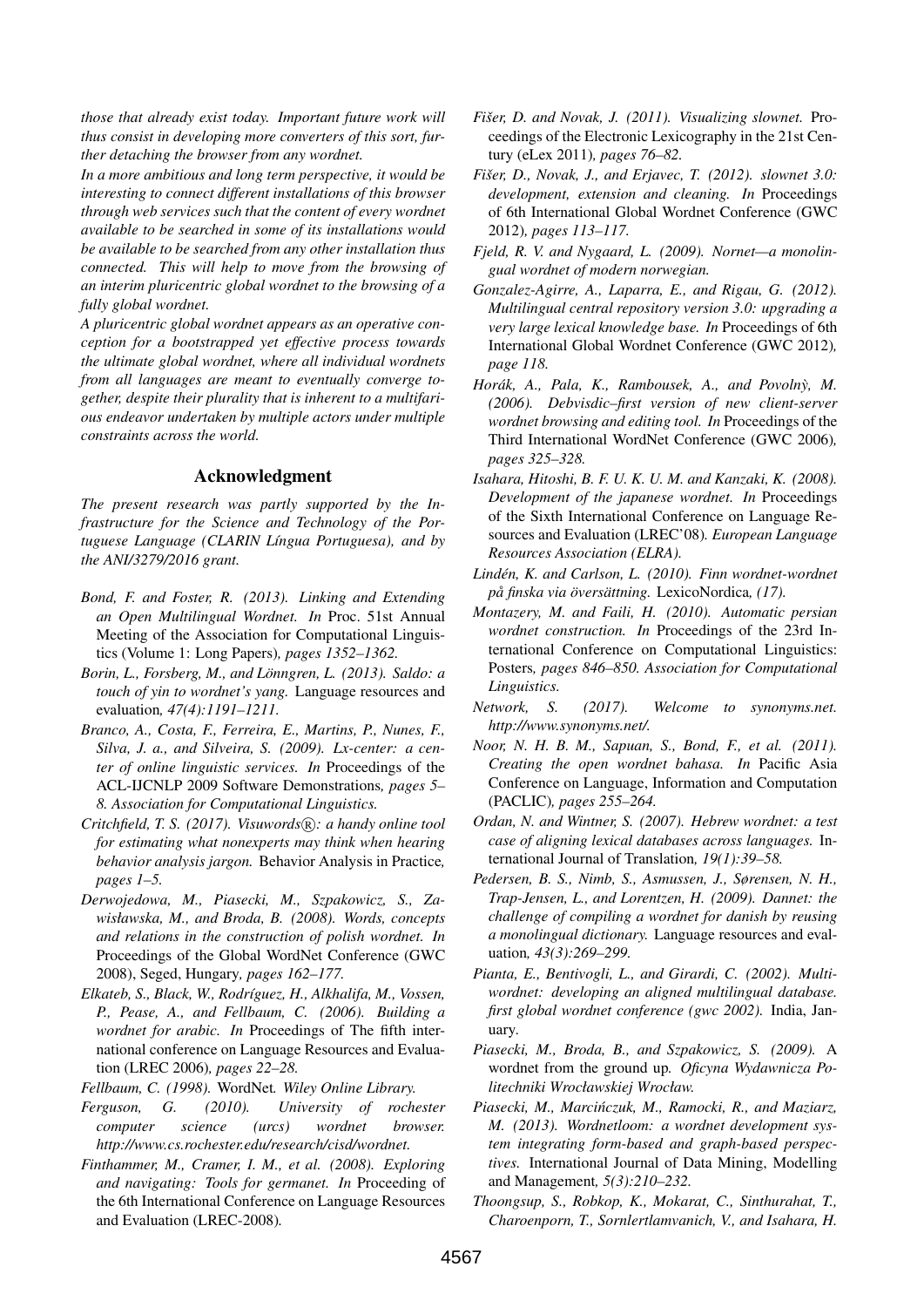*(2009). Thai wordnet construction. In* Proceedings of the 7th workshop on Asian language resources*, pages 139–144. Association for Computational Linguistics.*

- *Tufis¸, D., Ion, R., Ceaus¸u, A., and S¸tefanescu, D. (2008). ˘ Racai's linguistic web services. In* Proceedings of the 6th international conference on Language Resources and Evaluation (LREC 2008)*, pages 28–30.*
- *Vercruysse, S. (2012). About wordvis. http://wordvis.com/about.html.*
- *Wang, S. and Bond, F. (2013). Building the chinese open wordnet (cow): Starting from core synsets. In* Proceedings of the 11th Workshop on Asian Language Resources, a Workshop at IJCNLP*, pages 10–18.*